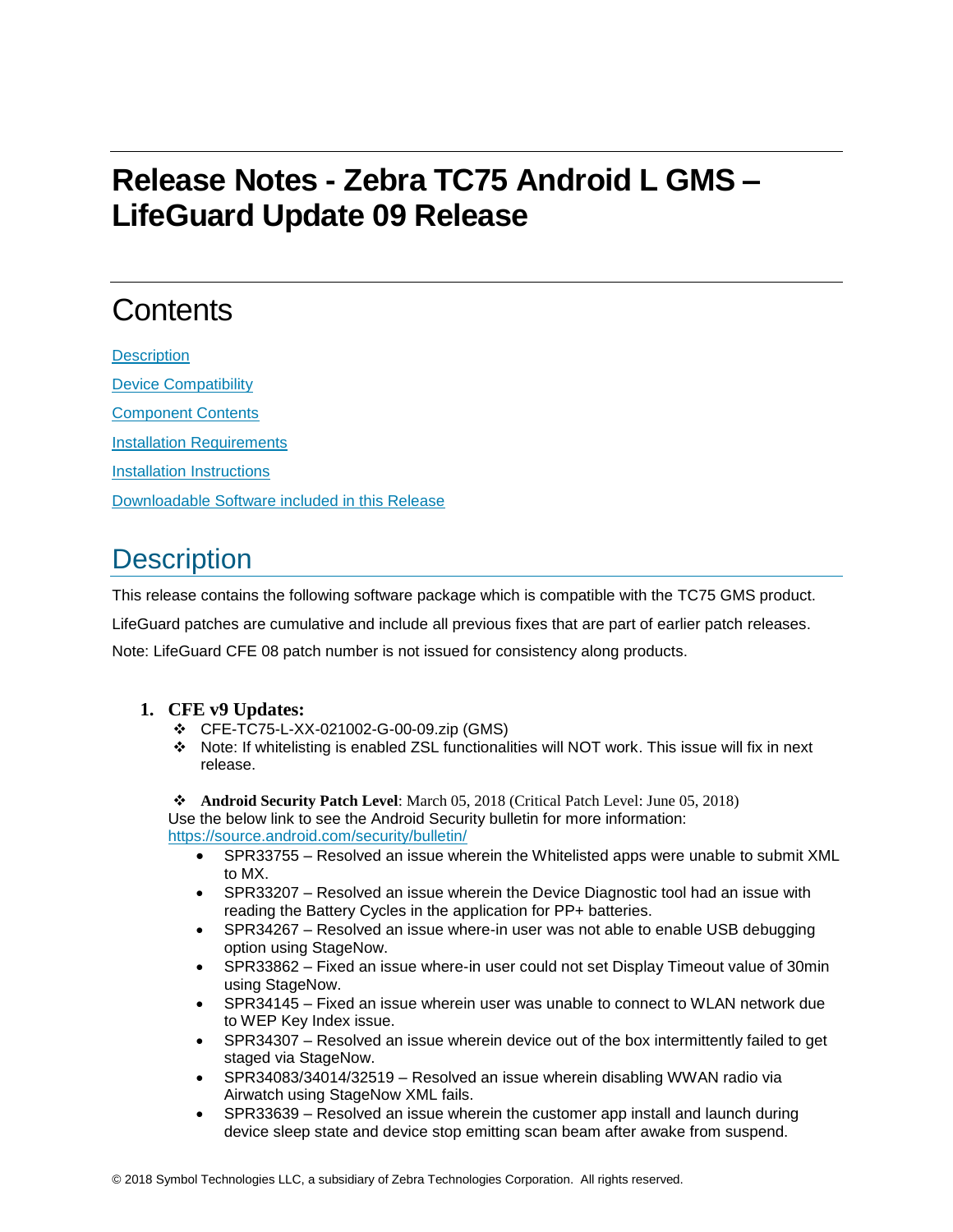- SPR33876 Resolved an issue wherein Display Timeout was unable set via StageNow.
- SPR33607 Resolved an issue where few fresh devices were unable to stage after unbox the device.
- SPR33538 Resolved an issue wherein the Scanner beam stuck off and No LED beam while pressing scanner button.
- SPR33981 Resolved an issue Czech Republic Regulatory Country could not be set using Wifi config profile.
- SPR34429 Resolved an issue wherein device failed to emit scan beam if the application was launched during device suspend.
- SPR34614 Fixed an issue in DataWedge wherein scanner could not be enabled due to quick enabling and disabling of scanner through Intents.
- SPR33897 Resolved an issue wherein Dialer screen was not launching when triggered through an intent "android.intent.action.CALL\_BUTTON".
- SPR33156 Provided configurability option to enable or disable A-GPS based on the presence of gpsinfo.txt. To disable A-GPS, create a dummy file with name "gpsinfo.txt" and copy it to /enterprise/usr and reboot the device.
- SPR34716 Resolved an issue wherein the MX was getting killed by Backupmanager and didn't restart properly.
- SPR34213 Resolved an issue wherein shared preference initialization without launching EKB.
- Added support for Enterprise Lockdown feature.
- Updated below mentioned components:
	- o Datawedge: 6.7.48
	- o EKB: 1.7.0.2 (Added as an System application with this CFE 09)
	- o MX: 7.2.8.2

### **2. CFE v7 Updates:**

❖ CFE-TC75-L-XX-021002-G-00-07.zip (GMS)

#### ❖ **Android Security Patch Level**: March 05, 2018

Use the below link to see the Android Security bulletin for more information:

<https://source.android.com/security/bulletin/>

- Spectre & Meltdown correction for variant 1 and variant 2.
- SPR33599 Resolved an issue wherein few of the system applications are getting disabled after enabling whitelist.
- SPR33799 Resolved an issue wherein scanner was unable to read '\n' and '\r'.
- SPR33930 Resolved an issue wherein dhcp address was not acquired by the device, while hostname is greater than 32 characters.
- SPR34123 Resolved an issue wherein super keys are not working in stage now app.
- SPR33823 Resolved an issue wherein black screen occurred in DataWedge application.
- SPR33973- Resolved an issue wherein erroneously loading default profile by providing feature to ignore disabled profiles in DataWedge.
- SPR33671- Resolved an issue wherein user was unable to create WIFI profile with username as backslash followed by number.
- Updated below mentioned components:
	- o Datawedge: 6.7.47
	- o StageNow: 2.10.1.1389
	- o EMDK: 6.8.21.1121
	- o MX: 7.2.1.0
	- o File Browser: 1.19.12
	- o Diagnostic Tool: 1.15.0.11
	- o Scanner Framework: 19.9.35.0
	- o Radio: 2.00.0.0.009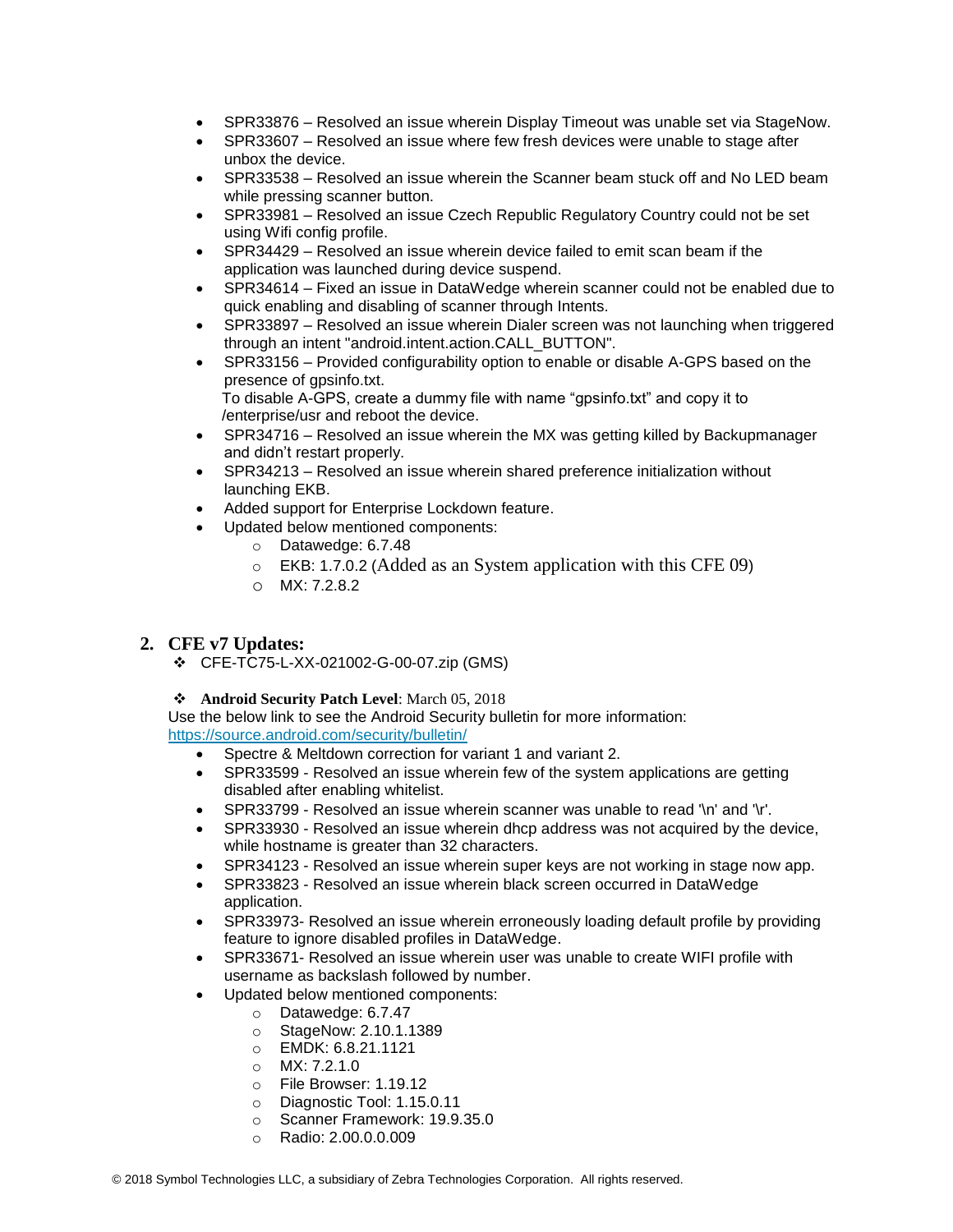o Bluetooth: 01.12.00

### **3. CFE v6 Updates:**

❖ CFE-TC75-L-XX-021002-G-00-06.zip (GMS)

#### ❖ **Android Security Patch Level:** January 05, 2018

Use the below link to see the Android Security bulletin for more information: <https://source.android.com/security/bulletin/>

### **4. CFE v5 Updates:**

❖ CFE-TC75-L-XX-021002-G-00-05.zip (GMS)

#### ❖ **Android Security Patch Level:** December 05, 2017

Use the below link to see the Android Security bulletin for more information: <https://source.android.com/security/bulletin/>

- SPR33157 Resolved an issue wherein the BUTTON\_L1 has been consumed by both barcode scanner and Google chrome client.
- SPR32825 Resolved an issue wherein BT headset volume up/down was not working during Bluetooth call scenario.
- SPR33233 Resolved an issue wherein the DataWedge 6.2.24 could not replace separator or non-printable ascii character with \$.
- SPR32463 Resolved an issue wherein the StageNow File Manager downloads frequently fails due to Socketimeout exception.
- Updated below mentioned components:
	- o Datawedge: 6.6.49
	- o StageNow: 2.9.1.1344
	- o EMDK: 6.7.10.1010
	- o MX: 7.1.1.0

### **5. CFE v4 Updates:**

❖ CFE-TC75-L-XX-021002-G-00-04.zip (GMS)

#### ❖ **Android Security Patch Level:** September 05, 2017

Use the below link to see the Android Security bulletin for more information: <https://source.android.com/security/bulletin/>

- Corrections for KRACK vulnerabilities applied.
- SPR30400/31340 Added support to enable/disable Network Monitoring Notification.

#### **6. CFE v3 Updates:**

❖ CFE-TC75-L-XX-021002-G-00-03.zip (GMS)

#### ❖ **Android Security Patch Level:** September 05, 2017

Use the below link to see the Android Security bulletin for more information: <https://source.android.com/security/bulletin/>

- Updated below mentioned components:
	- MXMF Version 7.0.2.1
	- DataWedge Version 6.5.61
	- EMDK Version 6.6.14.914
	- Staging Client Version 2.8.1.1221
- Resolved an issue in MX to prevent leakage of configuration parameters.
- Included fix for BlueBorne vulnerability.
- Included fix for blank screen seen during boot.
- SPR32582 Added support for Netherlands Belgium language.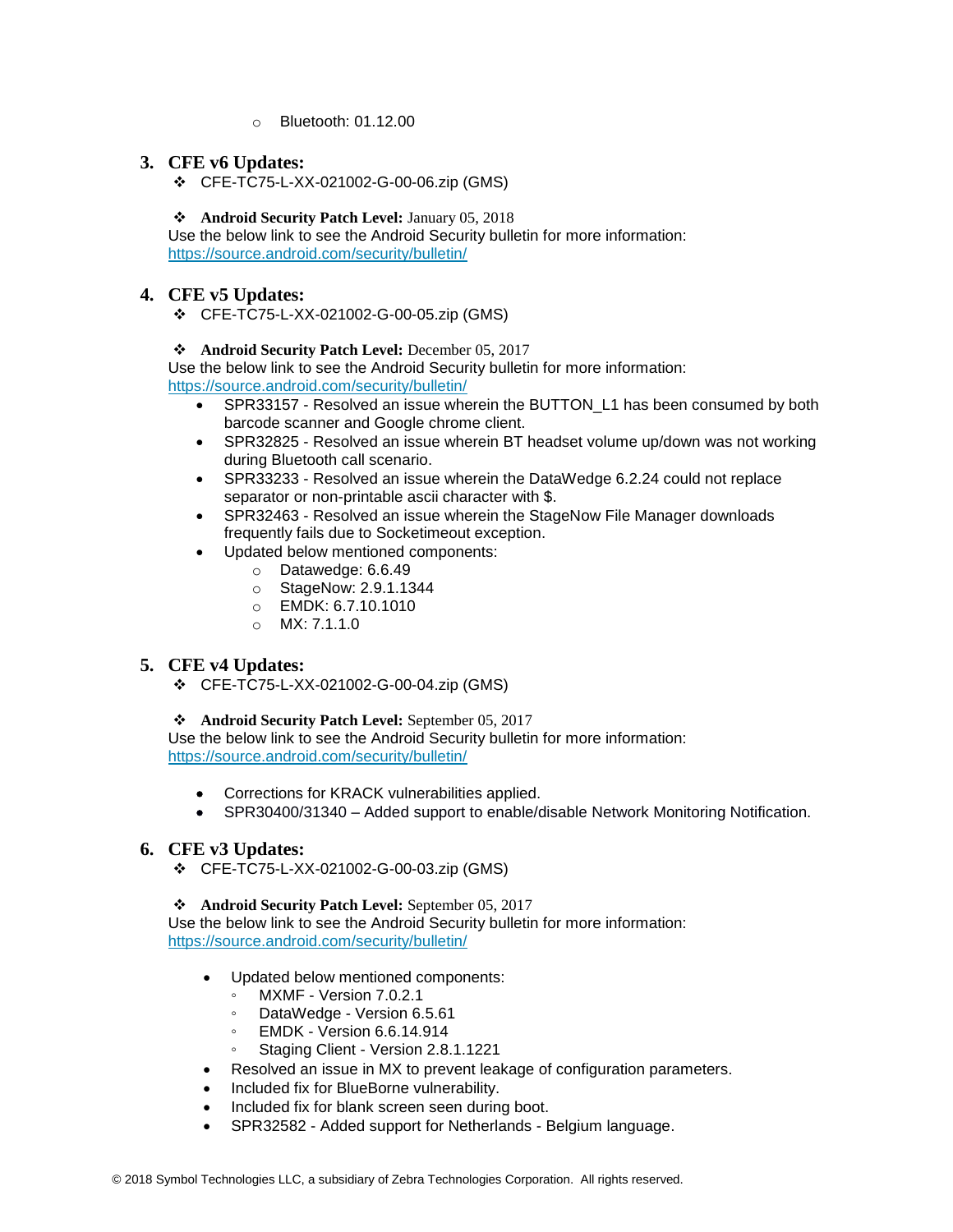- SPR32385 Resolved an issue wherein Simulscan API fails to read Chinese passports.
- SPR32008\_SPR31820 Resolved an issue wherein scanning PDF417 barcodes which contain embedded 0x0D characters resulted in continuous line of data instead of displaying in different lines.
- SPR32666 Resolved an issue wherein device reboots when it roams from secured to open Wi-Fi network.
- SPR32676 Resolved an issue wherein DataWedge App crashes when Velocity App tries to send an Intent to enable the scanner plugin.
- SPR32775 Resolved an issue wherein the notification class created with FLAG INSISTENT was not getting cleared upon pulling down the notification drawer.

#### **7. CFE v2 Updates:**

❖ CFE-TC75-L-XX-021002-G-00-02.zip (GMS)

#### ❖ **Android Security Patch Level:** August 05, 2017

Use the below link to see the Android Security bulletin for more information: <https://source.android.com/security/bulletin/>

- SPR29912 Resolved an issue wherein certificates installation failed through stagenow.
- SPR30401 Added support to get the CFE version via MDM clients.
- SPR31954 Resolved an issue wherein dhcpd was not able to start due to lengthy host name.
- SPR32135 Resolved an issue wherein Settings screen does not revert to its normal state even though the locale language is changed from Arabic to English via EMDK.
- SPR32240 Resolved an issue wherein the scanner service was not responding while switching between applications.
- SPR32193\_SPR32230 Resolved an issue wherein devices experiencing authentication failures, and were not able to recover.
- SPR32539 Resolved an issue wherein build certificates were lost randomly even though certificates were not expired.
- SPR32326 Resolved an issue wherein Settings application crashed while trying to set enterprise keyboard as the default keyboard and disable AOSP keyboard through the stageNow profile.
- SPR32413 Resolved an issue wherein after selecting the static option in the ethernet settings, changes are not reflecting in interface and the interface was always dhcp.

## <span id="page-3-0"></span>Device Compatibility

This software release has been approved for Android TC75 L models mentioned below.

| Device           | <b>Operating System</b> |
|------------------|-------------------------|
| TC75AH-GA11ES-A1 | Android 5.1.1           |
| TC75AH-GA11ES-A2 | Android 5.1.1           |
| TC75BH-GA11ES    | Android 5.1.1           |
| TC75BH-GA11ES-TW | Android 5.1.1           |
| TC75BH-GA11ES-IA | Android 5.1.1           |
| TC75BH-GA11ES-BR | Android 5.1.1           |

## <span id="page-3-1"></span>Component Contents

| Component / Description          | Version          |
|----------------------------------|------------------|
| <b>Product Base Build Number</b> | 02-10-02-LG-00-A |
| <b>Zebra Patch Version</b>       | c                |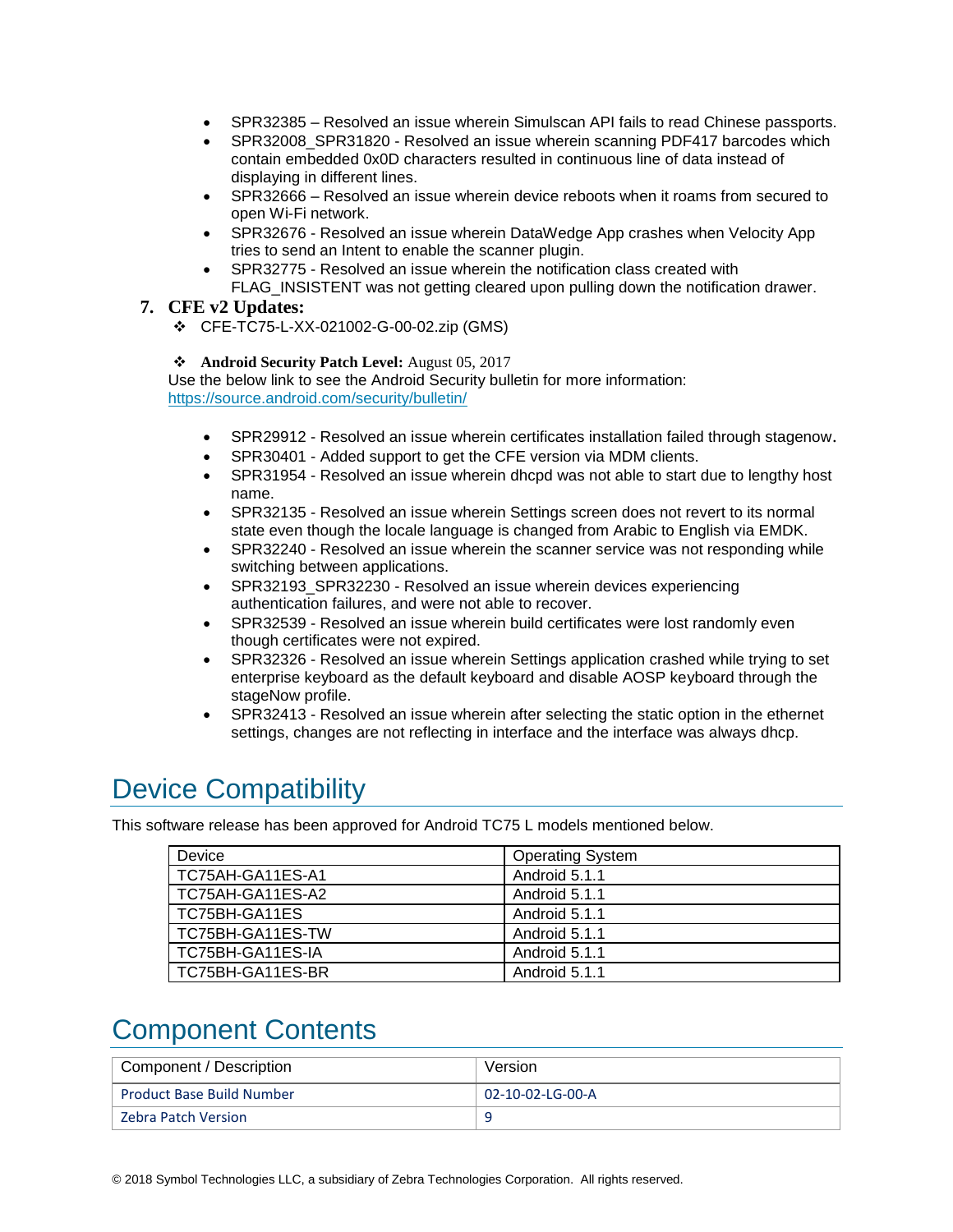| <b>Android Version</b> | ----                                                  |
|------------------------|-------------------------------------------------------|
| Wi-Fi                  | 2.00.0.0.018<br>า∆<br>1N)<br>$\overline{\phantom{a}}$ |

## <span id="page-4-0"></span>Installation Requirements

- The Software update requires SKU hardware device.
- Enterprise Reset and Factory Reset package files are available on the TC75 Software Download section on Zebra.com

## <span id="page-4-1"></span>Installation Instructions

BEFORE UPDATING THE OS IMAGE, EXTERNAL POWER MUST BE APPLIED TO THE TERMINAL VIA USB CHARGING CABLE OR CRADLE.

PLEASE ENSURE BATTERY LEVEL IS > 30%

### CFE software update procedure for TC75 GMS:

- 1. Connect the USB cable from your PC to the device and enable USB mass storage mode on the device.
- 2. On your PC you should see an internal and external USB mass storage drive (SD card) appears in the File Explore and copy "**CFE-TC75-L-XX-021002-G-00-09.zip**" file to any storage.
- 3. Press and hold on the device Power button, click on power off and wait until the screen is turned OFF.
- 4. Press and hold power, Vol+ button and PTT button.
- 5. Keep holding all three buttons until the device vibrates.
- 6. Device should enter recovery mode.
- 7. if applying update via Sideload Method
	- a. Use the Volume + and to highlight, "Apply update from ADB" and press the PTT Key to select it
	- b. With your Command Prompt open in the Host machine, type "adb sideload" command and add a space and then drag and drop the CFE on to it and click enter.
	- c. Your PC screen will show files being installed and a little blue horizontal progress bar on your device will show status... and after about  $6<$  minutes it should be done and you should be back at the Android Recovery screen.
	- d. *"Reboot system now"* is highlighted. Press the PTT Key to Reboot.
- 8. If applying update via SD card.
	- a. Click on Vol+ or Vol- to navigate and select SD card or internal storage. Press PTT button to select it.
	- b. Click on Vol+ or Vol- to navigate to the recovery update zip file.
	- c. Click on PTT button to select and start the recovery update process.
	- d. Device will automatically reboot and will be ready to use.